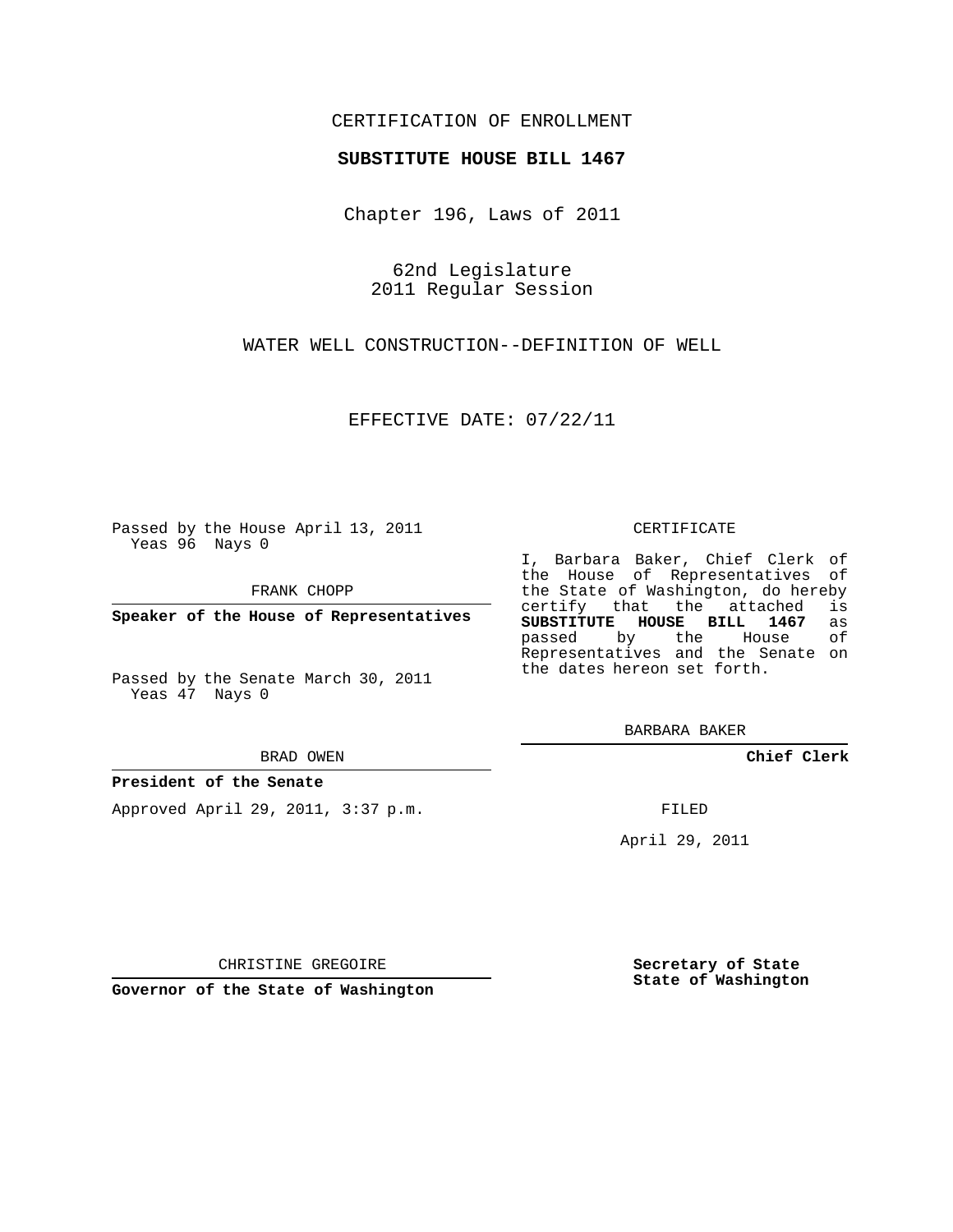# **SUBSTITUTE HOUSE BILL 1467** \_\_\_\_\_\_\_\_\_\_\_\_\_\_\_\_\_\_\_\_\_\_\_\_\_\_\_\_\_\_\_\_\_\_\_\_\_\_\_\_\_\_\_\_\_

\_\_\_\_\_\_\_\_\_\_\_\_\_\_\_\_\_\_\_\_\_\_\_\_\_\_\_\_\_\_\_\_\_\_\_\_\_\_\_\_\_\_\_\_\_

## AS AMENDED BY THE SENATE

Passed Legislature - 2011 Regular Session

# **State of Washington 62nd Legislature 2011 Regular Session**

**By** House Agriculture & Natural Resources (originally sponsored by Representatives Buys, Blake, Chandler, Pearson, Fagan, Overstreet, Harris, Wilcox, Johnson, Haler, Warnick, McCune, and Kelley)

READ FIRST TIME 02/16/11.

 AN ACT Relating to the definition of a well; and amending RCW 18.104.020.

BE IT ENACTED BY THE LEGISLATURE OF THE STATE OF WASHINGTON:

 **Sec. 1.** RCW 18.104.020 and 2005 c 84 s 1 are each amended to read as follows:

 The definitions in this section apply throughout this chapter unless the context clearly requires otherwise.

 (1) "Abandoned well" means a well that is unmaintained or is in such disrepair that it is unusable or is a risk to public health and welfare.

(2) "Constructing a well" or "construct a well" means:

(a) Boring, digging, drilling, or excavating a well;

 (b) Installing casing, sheeting, lining, or well screens, in a well;

(c) Drilling a geotechnical soil boring; or

(d) Installing an environmental investigation well.

 "Constructing a well" or "construct a well" includes the alteration of an existing well.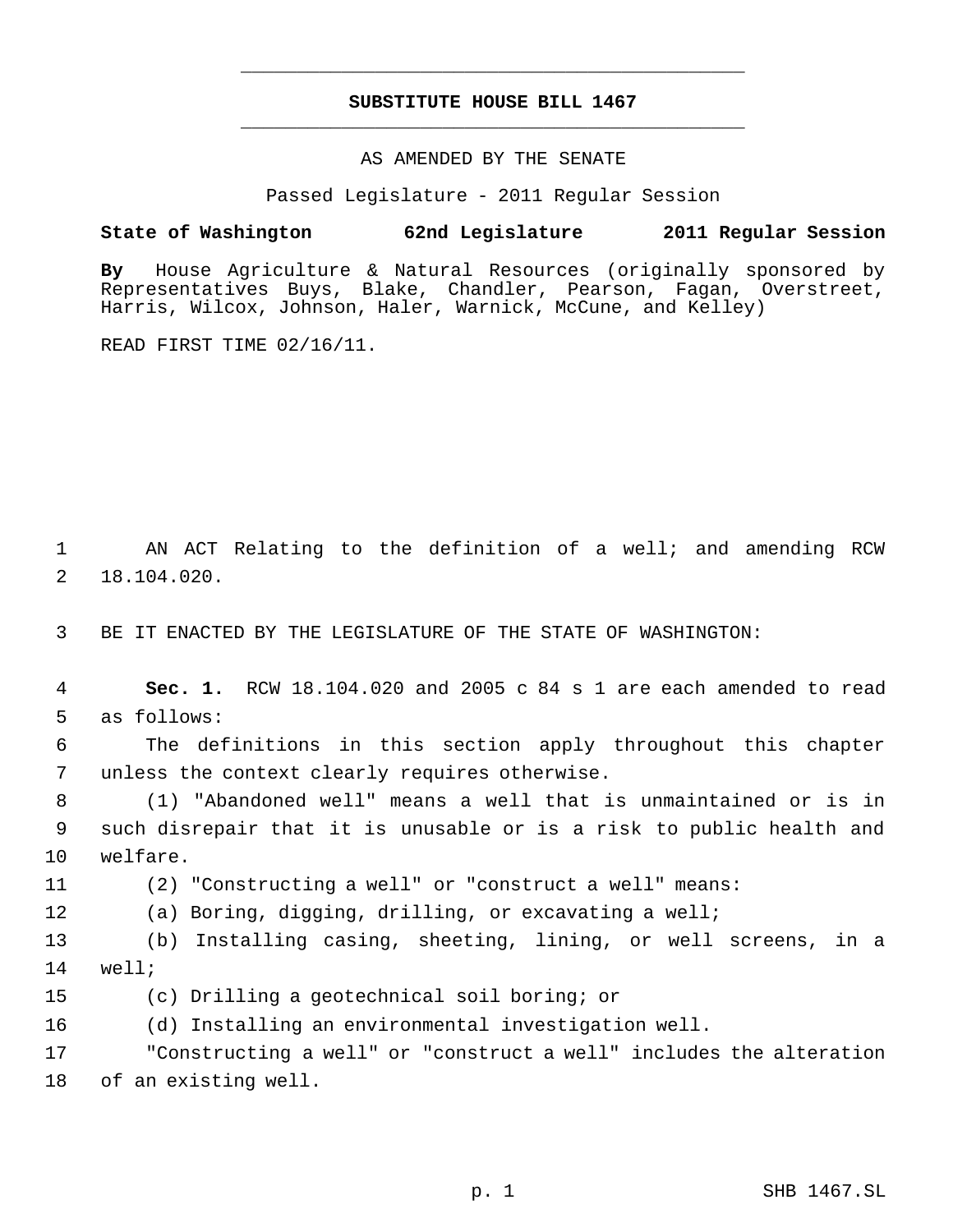(3) "Decommission" means to fill or plug a well so that it will not produce water, serve as a channel for movement of water or pollution, or allow the entry of pollutants into the well or aquifers.

(4) "Department" means the department of ecology.

 (5) "Dewatering well" means a cased or lined excavation or boring that is intended to withdraw or divert groundwater for the purpose of facilitating construction, stabilizing a landslide, or protecting an aquifer.

(6) "Director" means the director of the department of ecology.

 (7) "Environmental investigation well" means a cased hole intended or used to extract a sample or samples of groundwater, vapor, or soil from an underground formation and which is decommissioned immediately after the sample or samples are obtained. An environmental investigation well is typically installed using direct push technology or auger boring and uses the probe, stem, auger, or rod as casing. An environmental investigation well is not a geotechnical soil boring.

 (8) "Geotechnical soil boring" or "boring" means a well drilled for the purpose of obtaining soil samples or information to ascertain structural properties of the subsurface.

 (9) "Ground source heat pump boring" means a vertical boring constructed for the purpose of installing a closed loop heat exchange system for a ground source heat pump.

 (10) "Groundwater" means and includes groundwaters as defined in RCW 90.44.035.

 (11) "Grounding well" means a grounding electrode installed in the earth by the use of drilling equipment to prevent buildup of voltages that may result in undue hazards to persons or equipment. Examples are anode and cathode protection wells.

 (12) "Instrumentation well" means a well in which pneumatic or electric geotechnical or hydrological instrumentation is permanently or periodically installed to measure or monitor subsurface strength and movement. Instrumentation well includes borehole extensometers, slope indicators, pneumatic or electric pore pressure transducers, and load cells.

 (13) "Monitoring well" means a well designed to obtain a representative groundwater sample or designed to measure the water level elevation in either clean or contaminated water or soil.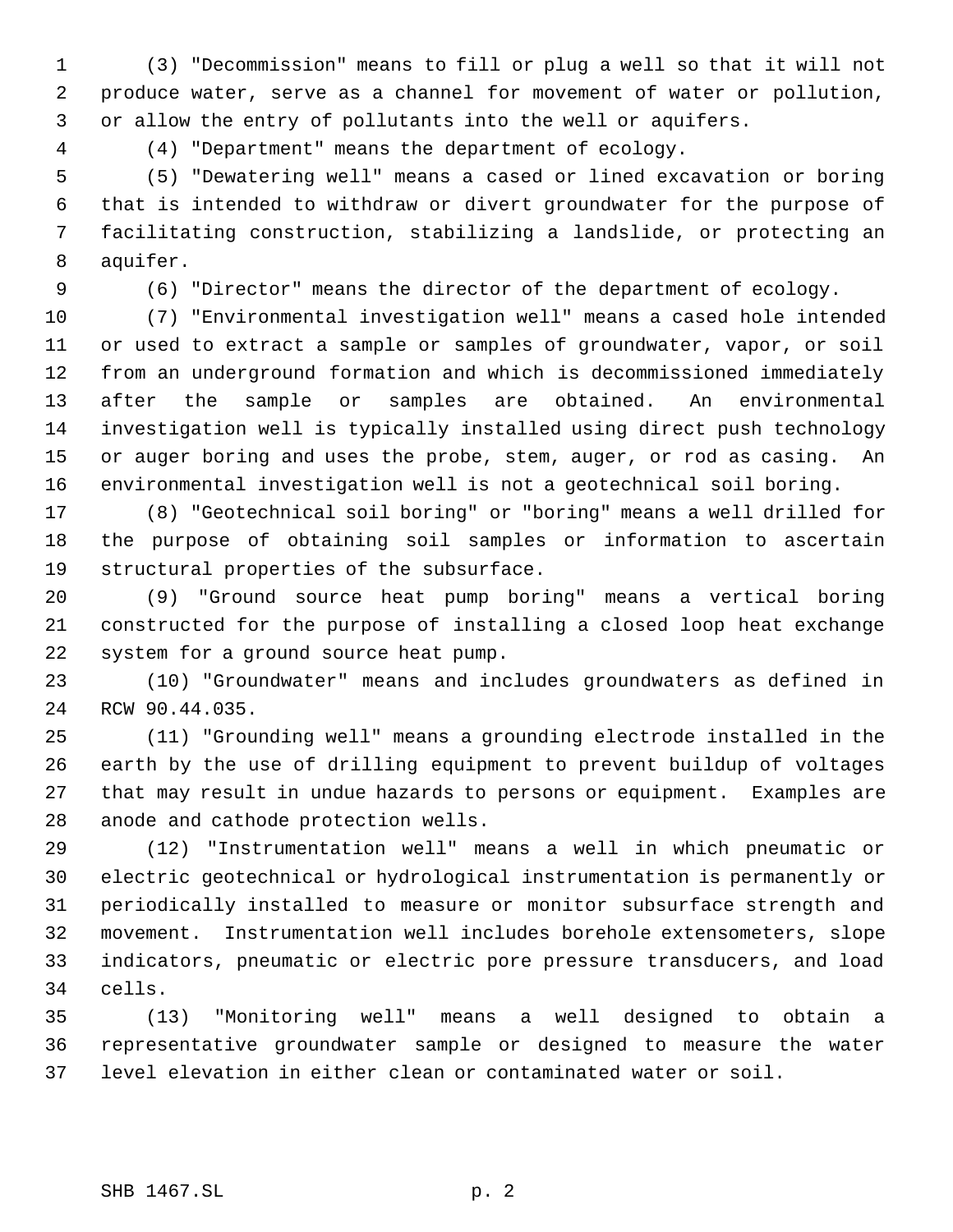(14) "Observation well" means a well designed to measure the depth to the water level elevation in either clean or contaminated water or soil.

 (15) "Operator" means a person who (a) is employed by a well contractor; (b) is licensed under this chapter; or (c) who controls, supervises, or oversees the construction of a well or who operates well construction equipment.

 (16) "Owner" or "well owner" means the person, firm, partnership, copartnership, corporation, association, other entity, or any combination of these, who owns the property on which the well is or will be constructed or has the right to the well by means of an easement, covenant, or other enforceable legal instrument for the purpose of benefiting from the well.

 (17) "Pollution" and "contamination" have the meanings provided in RCW 90.48.020.

 (18) "Remediation well" means a well intended or used to withdraw groundwater or inject water, air (for air sparging), or other solutions into the subsurface for the purpose of remediating, cleaning up, or controlling potential or actual groundwater contamination.

 (19) "Resource protection well" means a cased boring intended or used to collect subsurface information or to determine the existence or migration of pollutants within an underground formation. Resource protection wells include monitoring wells, observation wells, piezometers, spill response wells, remediation wells, environmental investigation wells, vapor extraction wells, ground source heat pump boring, grounding wells, and instrumentation wells.

 (20) "Resource protection well contractor" means any person, firm, partnership, copartnership, corporation, association, or other entity, licensed and bonded under chapter 18.27 RCW, engaged in the business of constructing resource protection wells or geotechnical soil borings.

 (21) "Water well" means any excavation that is constructed when the intended use of the well is for the location, diversion, artificial recharge, observation, monitoring, dewatering, or withdrawal of groundwater. "Water wells" include ground source heat pump borings and grounding wells.

 (22) "Water well contractor" means any person, firm, partnership, copartnership, corporation, association, or other entity, licensed and